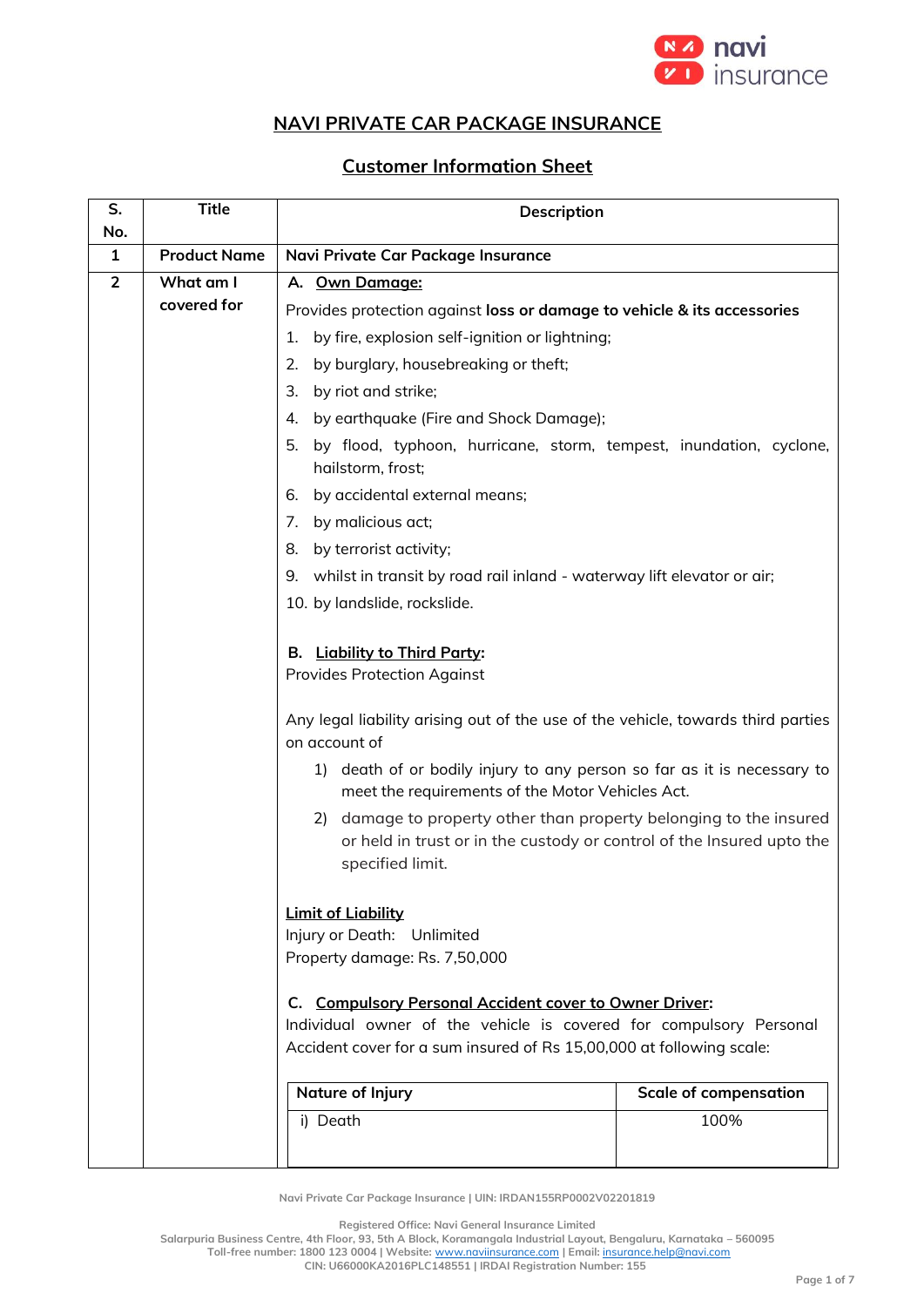

|   |                                                                                                                                                                                                                                                                                           | (ii) Loss of two limbs or sight of two eyes<br>or one limb and sight of one eye.                                                                                                                                                                                                                                                                                                                                                                                                                                                                                                                                                                                                            | 100%                  |  |
|---|-------------------------------------------------------------------------------------------------------------------------------------------------------------------------------------------------------------------------------------------------------------------------------------------|---------------------------------------------------------------------------------------------------------------------------------------------------------------------------------------------------------------------------------------------------------------------------------------------------------------------------------------------------------------------------------------------------------------------------------------------------------------------------------------------------------------------------------------------------------------------------------------------------------------------------------------------------------------------------------------------|-----------------------|--|
|   |                                                                                                                                                                                                                                                                                           | (iii) Loss of one limb or sight of one eye                                                                                                                                                                                                                                                                                                                                                                                                                                                                                                                                                                                                                                                  | 50%                   |  |
|   |                                                                                                                                                                                                                                                                                           | (iv) Permanent total disablement from                                                                                                                                                                                                                                                                                                                                                                                                                                                                                                                                                                                                                                                       | 100%                  |  |
|   |                                                                                                                                                                                                                                                                                           | injuries other than named above.                                                                                                                                                                                                                                                                                                                                                                                                                                                                                                                                                                                                                                                            |                       |  |
|   |                                                                                                                                                                                                                                                                                           | Apart from this following can be opted as additional benefits                                                                                                                                                                                                                                                                                                                                                                                                                                                                                                                                                                                                                               |                       |  |
|   |                                                                                                                                                                                                                                                                                           | 1. Personal accident cover to unnamed passengers<br>2. Legal liability to Paid driver<br>3. Legal liability to employees travelling/driving insured car                                                                                                                                                                                                                                                                                                                                                                                                                                                                                                                                     |                       |  |
| 3 | IDV-                                                                                                                                                                                                                                                                                      | Sum Insured -Insured Declared Value (IDV):                                                                                                                                                                                                                                                                                                                                                                                                                                                                                                                                                                                                                                                  |                       |  |
|   | <b>Definition</b>                                                                                                                                                                                                                                                                         | IDV or sum insured of the vehicle and accessories is fixed on the basis of                                                                                                                                                                                                                                                                                                                                                                                                                                                                                                                                                                                                                  |                       |  |
|   |                                                                                                                                                                                                                                                                                           | Manufacturer's Ex showroom price of the make and model at the                                                                                                                                                                                                                                                                                                                                                                                                                                                                                                                                                                                                                               |                       |  |
|   |                                                                                                                                                                                                                                                                                           | commencement of insurance subject to depreciation according to age of the<br>vehicle as per table below:                                                                                                                                                                                                                                                                                                                                                                                                                                                                                                                                                                                    |                       |  |
|   |                                                                                                                                                                                                                                                                                           | <b>AGE OF VEHICLE</b>                                                                                                                                                                                                                                                                                                                                                                                                                                                                                                                                                                                                                                                                       | % OF DEPRECIATION     |  |
|   |                                                                                                                                                                                                                                                                                           |                                                                                                                                                                                                                                                                                                                                                                                                                                                                                                                                                                                                                                                                                             | <b>FOR FIXING IDV</b> |  |
|   |                                                                                                                                                                                                                                                                                           | Not exceeding 6 months<br>15%<br>Exceeding 6 months but not exceeding 1 year<br>Exceeding 1 year but not exceeding 2 years<br>20%<br>30%<br>Exceeding 2 year but not exceeding 3 years<br>Exceeding 3 year but not exceeding 4 years<br>40%<br>50%<br>Exceeding 4 year but not exceeding 5 years<br>IDV of vehicles beyond 5 years of age and of obsolete models of vehicles<br>(i.e. models which the manufacturers have discontinued to manufacture) is<br>determined on the basis of an understanding between the insurer and the<br>insured.<br>Additional coverage to Electrical and Non-electrical accessories (not part of<br>standard vehicle) will also be determined accordingly. |                       |  |
| 4 | The company shall not be liable:<br>General<br><b>Exceptions</b><br>If the vehicle insured herein is used otherwise than in accordance<br>$1_{-}$<br>(Applicable to<br>with the 'Limitations as to Use' provision which prohibits use of<br>all sections of<br>vehicle for<br>the Policy) |                                                                                                                                                                                                                                                                                                                                                                                                                                                                                                                                                                                                                                                                                             |                       |  |
|   |                                                                                                                                                                                                                                                                                           | Hire & Reward<br>α.                                                                                                                                                                                                                                                                                                                                                                                                                                                                                                                                                                                                                                                                         |                       |  |
|   |                                                                                                                                                                                                                                                                                           | Carriage of goods other than samples or personal luggage<br>b.                                                                                                                                                                                                                                                                                                                                                                                                                                                                                                                                                                                                                              |                       |  |
|   |                                                                                                                                                                                                                                                                                           | Organized racing<br>c.                                                                                                                                                                                                                                                                                                                                                                                                                                                                                                                                                                                                                                                                      |                       |  |
|   |                                                                                                                                                                                                                                                                                           | Pace making<br>d.                                                                                                                                                                                                                                                                                                                                                                                                                                                                                                                                                                                                                                                                           |                       |  |
|   |                                                                                                                                                                                                                                                                                           | Speed testing<br>e.                                                                                                                                                                                                                                                                                                                                                                                                                                                                                                                                                                                                                                                                         |                       |  |
|   |                                                                                                                                                                                                                                                                                           | Reliability trials<br>f.                                                                                                                                                                                                                                                                                                                                                                                                                                                                                                                                                                                                                                                                    |                       |  |
|   |                                                                                                                                                                                                                                                                                           | Use in connection with motor trade<br>q.                                                                                                                                                                                                                                                                                                                                                                                                                                                                                                                                                                                                                                                    |                       |  |
|   |                                                                                                                                                                                                                                                                                           | 2. If vehicle is driven by any person other than a Driver as stated in the<br>Driver's Clause.                                                                                                                                                                                                                                                                                                                                                                                                                                                                                                                                                                                              |                       |  |

**Registered Office: Navi General Insurance Limited**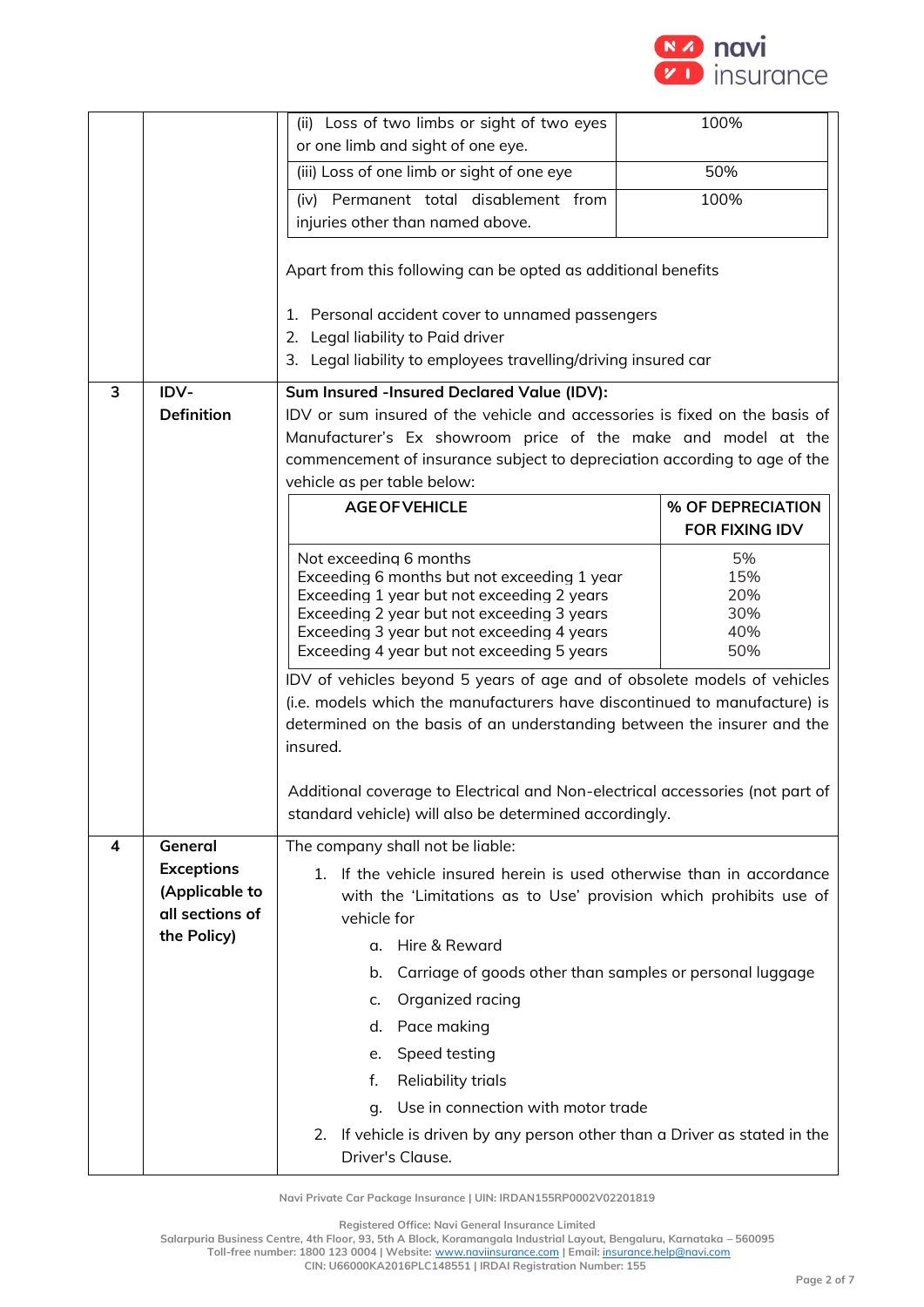

|   |                     | 3. In respect of any claim arising out of any contractual liability.                                                                                                                                                                                                                                                                                                                                                                                                                                                                                                                                                                                                                                                                                                                                                                                                                                                                                                                                  |  |
|---|---------------------|-------------------------------------------------------------------------------------------------------------------------------------------------------------------------------------------------------------------------------------------------------------------------------------------------------------------------------------------------------------------------------------------------------------------------------------------------------------------------------------------------------------------------------------------------------------------------------------------------------------------------------------------------------------------------------------------------------------------------------------------------------------------------------------------------------------------------------------------------------------------------------------------------------------------------------------------------------------------------------------------------------|--|
|   |                     | 4. Any accidental loss or damage and/or liability caused sustained or                                                                                                                                                                                                                                                                                                                                                                                                                                                                                                                                                                                                                                                                                                                                                                                                                                                                                                                                 |  |
|   |                     | incurred outside the geographical area;                                                                                                                                                                                                                                                                                                                                                                                                                                                                                                                                                                                                                                                                                                                                                                                                                                                                                                                                                               |  |
|   |                     | 5. Consequential loss, wear & tear, depreciation, mechanical or<br>electrical breakdown.                                                                                                                                                                                                                                                                                                                                                                                                                                                                                                                                                                                                                                                                                                                                                                                                                                                                                                              |  |
|   |                     | 6. If person driving your vehicle is under the influence of intoxicating<br>liquor or drugs.                                                                                                                                                                                                                                                                                                                                                                                                                                                                                                                                                                                                                                                                                                                                                                                                                                                                                                          |  |
|   |                     | 7. Any accidental loss or damage to any property whatsoever or any<br>loss or expense whatsoever resulting or arising there from or any<br>consequential loss.                                                                                                                                                                                                                                                                                                                                                                                                                                                                                                                                                                                                                                                                                                                                                                                                                                        |  |
|   |                     | 8. War, Invasion, the Act of foreign enemies, hostilities or warlike<br>operations (whether before or after declaration of war), Civil War,<br>Mutiny, Rebellion Military or usurped power, nuclear weapons<br>material, liability arising from ionising radiations or contamination<br>by radioactivity from any nuclear fuel.                                                                                                                                                                                                                                                                                                                                                                                                                                                                                                                                                                                                                                                                       |  |
|   |                     | (Note: the above is an abridged wording of the policy exclusions. Please<br>refer to the policy document for the full listing)                                                                                                                                                                                                                                                                                                                                                                                                                                                                                                                                                                                                                                                                                                                                                                                                                                                                        |  |
| 5 | Renewal             | Policy will be renewed when due with mutual consent subject to                                                                                                                                                                                                                                                                                                                                                                                                                                                                                                                                                                                                                                                                                                                                                                                                                                                                                                                                        |  |
|   | <b>Conditions</b>   | applicable premium. We may not renew the policy if the Insured                                                                                                                                                                                                                                                                                                                                                                                                                                                                                                                                                                                                                                                                                                                                                                                                                                                                                                                                        |  |
|   |                     | Person has acted in an improper, dishonest or fraudulent manner or                                                                                                                                                                                                                                                                                                                                                                                                                                                                                                                                                                                                                                                                                                                                                                                                                                                                                                                                    |  |
|   |                     | there has been any misrepresentation under this Policy or the                                                                                                                                                                                                                                                                                                                                                                                                                                                                                                                                                                                                                                                                                                                                                                                                                                                                                                                                         |  |
|   |                     | renewal of the Policy poses a moral hazard.                                                                                                                                                                                                                                                                                                                                                                                                                                                                                                                                                                                                                                                                                                                                                                                                                                                                                                                                                           |  |
| 6 | <b>Cancellation</b> | Cancellation by Insured - Policy can be cancelled at any time by giving 15<br>days' prior written notice to Insurer. Refund of premium shall be computed<br>in accordance with company's short period rate for the period the Policy<br>has been in force provided no claim has occurred up to the date of<br>cancellation. Proof of insurance of vehicle elsewhere and original certificate<br>of insurance must be provided to us.                                                                                                                                                                                                                                                                                                                                                                                                                                                                                                                                                                  |  |
|   |                     | Cancellation by Insurer - The Company may cancel the policy by sending<br>fifteen days' notice by recorded delivery to the insured at insured's last<br>known address on the grounds of misrepresentation, fraud, non-disclosure<br>of material facts or non-cooperation. In the event of cancellation of this<br>Policy on grounds of misrepresentation, fraud, non-disclosure of material<br>facts, the policy shall stand cancelled ab-initio and there will be no refund<br>of premium. In the event the policy is cancelled on the grounds of non-<br>cooperation of the insured then the premium shall be computed in<br>accordance with company's short period rate for the period the Policy has<br>been in force provided no claim has occurred up to the date of cancellation.<br>Under any of the above cancellations, in the event a claim has occurred in<br>which case there shall be no refund of premium.<br>Return of the premium by the Company will be subject to retention of the |  |
|   |                     | minimum premium of Rs. 100/- (or Rs. 25/- in respect of vehicles specifically                                                                                                                                                                                                                                                                                                                                                                                                                                                                                                                                                                                                                                                                                                                                                                                                                                                                                                                         |  |

**Registered Office: Navi General Insurance Limited**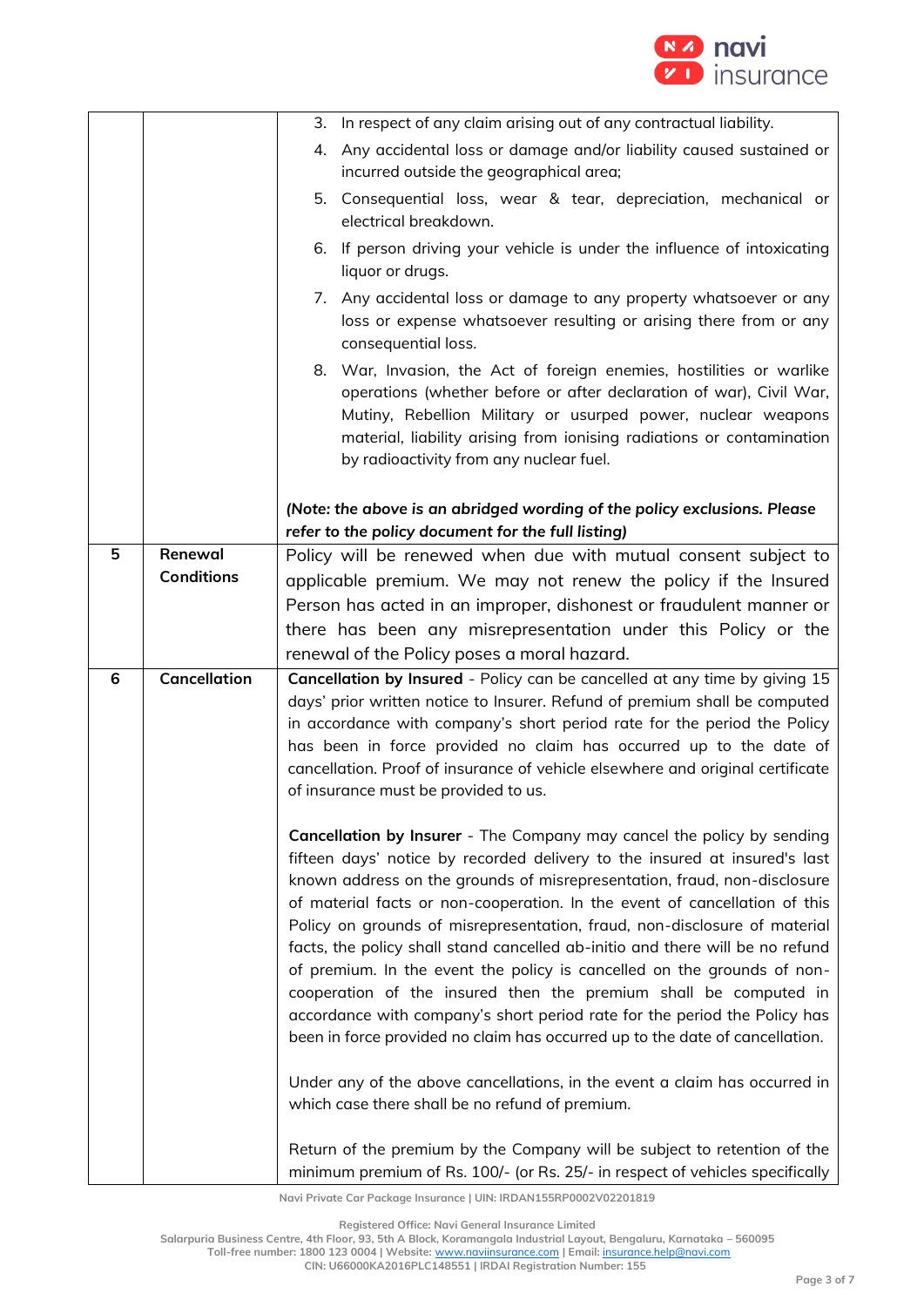

|                |               | designed/modified for use by blind/handicapped/ mentally challenged                                                                                                                                                                       |  |  |
|----------------|---------------|-------------------------------------------------------------------------------------------------------------------------------------------------------------------------------------------------------------------------------------------|--|--|
|                |               | persons).                                                                                                                                                                                                                                 |  |  |
|                |               |                                                                                                                                                                                                                                           |  |  |
|                |               | Where the ownership of the vehicle is transferred, the Policy cannot be                                                                                                                                                                   |  |  |
|                |               | cancelled unless evidence that the vehicle is insured elsewhere is produced.                                                                                                                                                              |  |  |
| $\overline{7}$ | <b>Claims</b> | <b>Claim Notification &amp; Registration:</b>                                                                                                                                                                                             |  |  |
|                |               | Notify or submit a claim by following way;                                                                                                                                                                                                |  |  |
|                |               | By calling Toll Free 18001230004 OR<br>$\bullet$                                                                                                                                                                                          |  |  |
|                |               | By sending an E Mail to insurance.help@navi.com OR<br>$\bullet$                                                                                                                                                                           |  |  |
|                |               | For Senior Citizens, we have a special cell and Our Senior Citizen<br>$\bullet$                                                                                                                                                           |  |  |
|                |               | customers can email us at seniorcare@navi.comfor priority                                                                                                                                                                                 |  |  |
|                |               | resolution                                                                                                                                                                                                                                |  |  |
|                |               | Through Customer Portal on website www.naviinsurance.com OR<br>$\bullet$                                                                                                                                                                  |  |  |
|                |               | Using Mobile App OR<br>$\bullet$                                                                                                                                                                                                          |  |  |
|                |               | Directly walk into branch<br>$\bullet$                                                                                                                                                                                                    |  |  |
|                |               | While notifying the claim, following information should be provided:                                                                                                                                                                      |  |  |
|                |               | Name of insured<br>$\bullet$                                                                                                                                                                                                              |  |  |
|                |               | Insured contact numbers                                                                                                                                                                                                                   |  |  |
|                |               | Policy number                                                                                                                                                                                                                             |  |  |
|                |               | Date and time of loss                                                                                                                                                                                                                     |  |  |
|                |               | Location of loss<br>$\bullet$                                                                                                                                                                                                             |  |  |
|                |               | Nature and approximate extent of loss<br>$\bullet$                                                                                                                                                                                        |  |  |
|                |               | Place and contact details of the person at the loss location                                                                                                                                                                              |  |  |
|                |               | <b>After Notification &amp; Registration:</b>                                                                                                                                                                                             |  |  |
|                |               | <b>Own Damage Claims:</b>                                                                                                                                                                                                                 |  |  |
|                |               | You are advised to shift your vehicle to any of our network garage to avail<br>"cashless" facility. Alternatively, you may shift your vehicle to any garage of                                                                            |  |  |
|                |               | your choice to avail claim as "Reimbursement".                                                                                                                                                                                            |  |  |
|                |               | Survey will be conducted before you carry out the repair by the surveyor at<br>the garage. Please refer policy for details regarding survey process.                                                                                      |  |  |
|                |               | The Company has option to repair, reinstate or replace the vehicle or part<br>thereof and/or its accessories or may pay in cash the amount of the loss or<br>damage and the liability of the Company shall not exceed:                    |  |  |
|                |               | for total loss / constructive total loss of the vehicle - the Insured's<br>α.<br>Declared Value (IDV) of the vehicle (including accessories thereon) as<br>specified in the Schedule less the value of the wreck.                         |  |  |
|                |               | b. for partial losses, i.e. losses other than Total Loss/Constructive Total<br>Loss of the vehicle - actual and reasonable costs of repair and/or<br>replacement of parts lost/damaged subject to depreciation as per limits<br>specified |  |  |
|                |               | Following are the documents that will be needed for survey and processing                                                                                                                                                                 |  |  |

**Registered Office: Navi General Insurance Limited**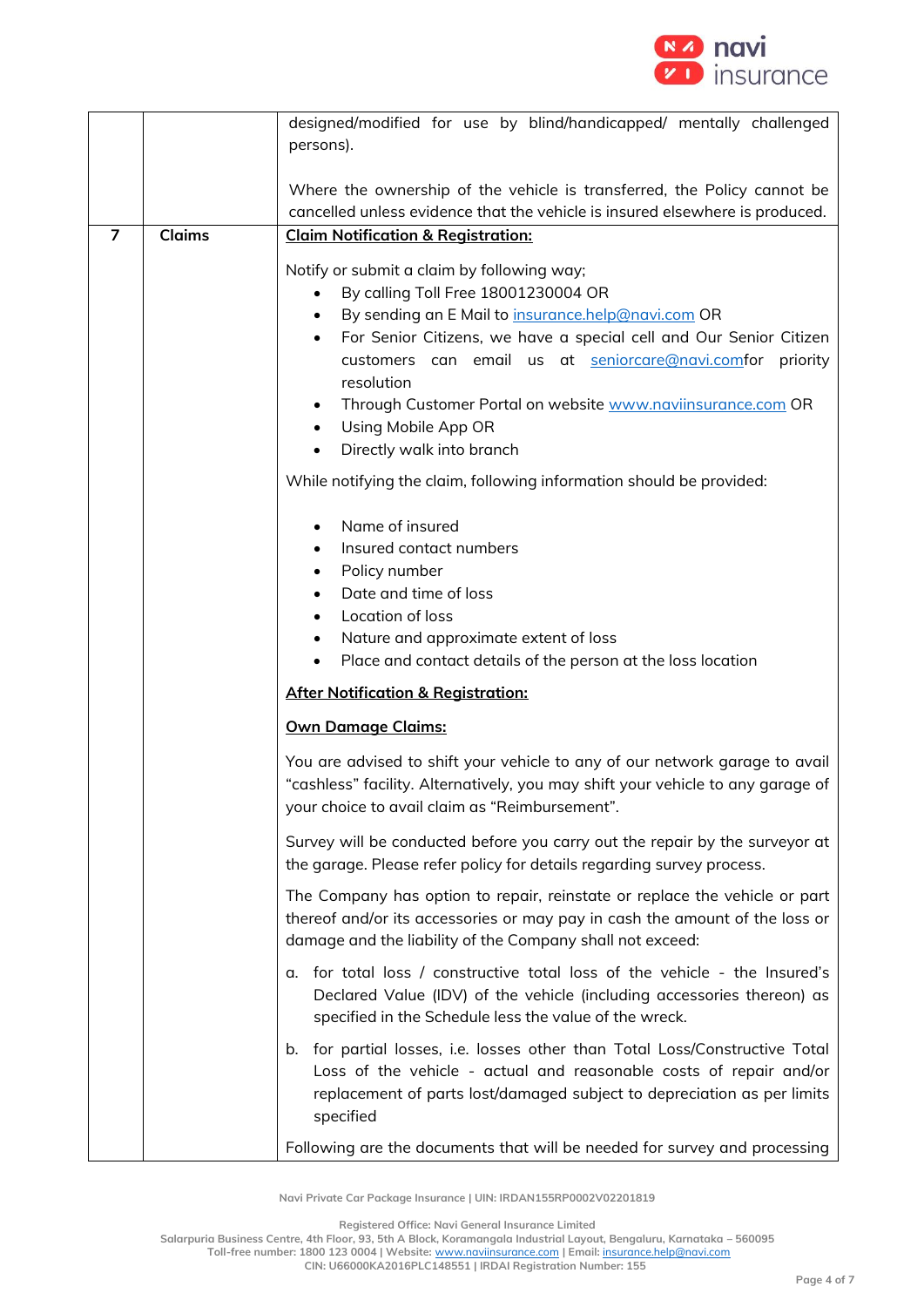

| of Own Damage claim:                                                                                                                                                                                                                                                                                                                                                                                                                                                                                                                                                                                                                                                                                                                 |
|--------------------------------------------------------------------------------------------------------------------------------------------------------------------------------------------------------------------------------------------------------------------------------------------------------------------------------------------------------------------------------------------------------------------------------------------------------------------------------------------------------------------------------------------------------------------------------------------------------------------------------------------------------------------------------------------------------------------------------------|
| Claim Form completely filled and duly signed by Insured (CO's seal<br>need to be affixed in case the insured is a Firm/Company)<br>Copy of Registration Certificate (original for verification)<br>Copy of Motor Driving License of the person driving the vehicle at<br>the time of accident (original for verification)<br>Police Report / Panchnama (In case of Partial Theft / Third Party<br>property damage / Death / Body Injury / Damage due to Riot, Strike<br>and Malicious act)<br>KYC documents (Address Proof as per policy & ID proof) if claim<br>amount exceeds Rs. 1 lakh.<br>Cancelled Cheque (CTS complied) or Filled NEFT Mandate form for<br>online transfer of claim payment. (For reimbursement claims only). |
| <b>Own Damage Claim Settlement:</b>                                                                                                                                                                                                                                                                                                                                                                                                                                                                                                                                                                                                                                                                                                  |
| 1. After receipt of all relevant claim document, surveyor will assess the loss<br>and issue work order.                                                                                                                                                                                                                                                                                                                                                                                                                                                                                                                                                                                                                              |
| 2. The surveyor may conduct re-inspection once repairs are completed.                                                                                                                                                                                                                                                                                                                                                                                                                                                                                                                                                                                                                                                                |
| 3. NAVI GI will issue a Claim Amount Confirmation (CAC) on receipt of<br>original/proforma repairing bill.                                                                                                                                                                                                                                                                                                                                                                                                                                                                                                                                                                                                                           |
| 4. You can take the delivery of your vehicle by paying your share in claim<br>and/or amount towards any non-accidental work. While taking delivery<br>of your vehicle, submit Satisfaction letter signed by you (CO's seal need<br>to be affixed in case the insured is a Firm/Company) to garage.                                                                                                                                                                                                                                                                                                                                                                                                                                   |
| We will release claim payment within 7 working days after receipt of all<br>claim document.                                                                                                                                                                                                                                                                                                                                                                                                                                                                                                                                                                                                                                          |
| Legal Liability Claims: Claim payment will be settled as awarded by court<br>or as agreed between the Company and Third Party.                                                                                                                                                                                                                                                                                                                                                                                                                                                                                                                                                                                                       |
| <b>Documentation for Liability claims</b><br>Policy Copy<br>Copy of Registration Book<br>Copy of Motor Driving License of the person driving the vehicle at<br>the time of accident<br>Police Panchanama /FIR                                                                                                                                                                                                                                                                                                                                                                                                                                                                                                                        |
| Personal Accident Claims: Claims will be settled post receipt of necessary<br>documents.<br>We will require following documents to process your claim. You may<br>provide the same to enable us to promptly settle your claim.                                                                                                                                                                                                                                                                                                                                                                                                                                                                                                       |
| <b>Documents for Personal Accident Claims</b>                                                                                                                                                                                                                                                                                                                                                                                                                                                                                                                                                                                                                                                                                        |

• Policy copy

**Registered Office: Navi General Insurance Limited**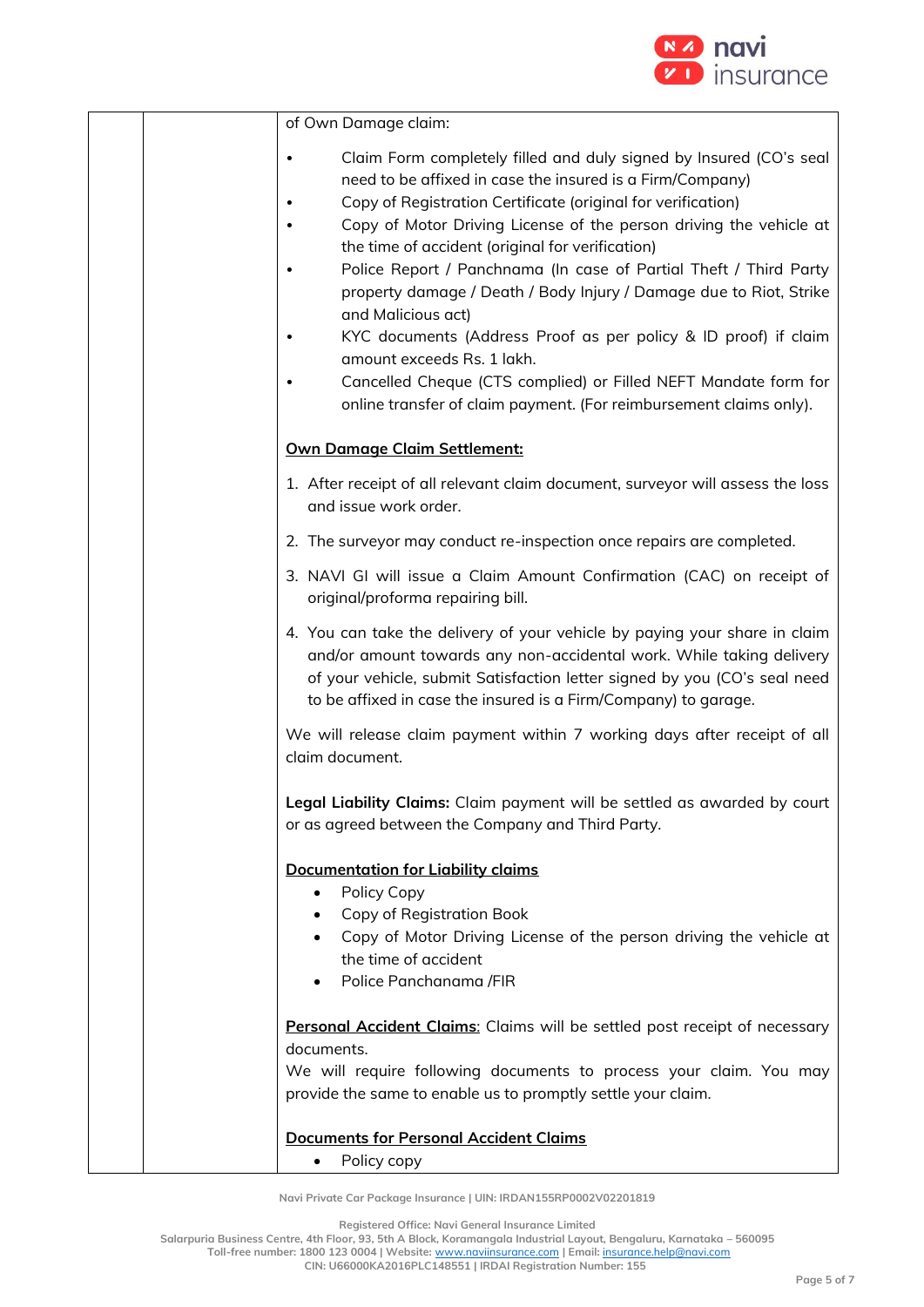

|   |                                                      | Certificate of from government hospital doctor confirming the<br>$\bullet$<br>nature and degree of disability<br>Discharge summary of the treating hospital clearly indicating the<br>$\bullet$<br>Hospital Registration No.<br>Diagnostic reports<br>FIR / Panchanama- (if Notified to Police) Attested or Original<br>$\bullet$<br>Final Police Report- (if applicable)<br>$\bullet$<br>Death Certificate*<br>$\bullet$<br>Post Mortem report* |  |
|---|------------------------------------------------------|--------------------------------------------------------------------------------------------------------------------------------------------------------------------------------------------------------------------------------------------------------------------------------------------------------------------------------------------------------------------------------------------------------------------------------------------------|--|
|   |                                                      | Legal Heir certificate /nominee certificate*                                                                                                                                                                                                                                                                                                                                                                                                     |  |
|   |                                                      | (Marked with * are required only in death claims)                                                                                                                                                                                                                                                                                                                                                                                                |  |
|   |                                                      | The list of documents furnished herein is illustrative but not exhaustive. We<br>may request you to provide more documents depending upon the nature of<br>loss and circumstances.                                                                                                                                                                                                                                                               |  |
|   |                                                      | Please also refer policy for detail documentation requirement.                                                                                                                                                                                                                                                                                                                                                                                   |  |
| 8 | <b>Policy</b><br>a. Call Us: Toll Free 1800 123 0004 |                                                                                                                                                                                                                                                                                                                                                                                                                                                  |  |
|   | Servicing                                            | b. Email: insurance.help@navi.com                                                                                                                                                                                                                                                                                                                                                                                                                |  |
|   |                                                      | Email for Senior Citizens- seniorcare@navi.com                                                                                                                                                                                                                                                                                                                                                                                                   |  |
|   |                                                      | c. Visit our website: https://www.naviinsurance.com/service/                                                                                                                                                                                                                                                                                                                                                                                     |  |
|   |                                                      | d. Walk in for assistance                                                                                                                                                                                                                                                                                                                                                                                                                        |  |
|   |                                                      | e. Dispatch your letters to us at -                                                                                                                                                                                                                                                                                                                                                                                                              |  |
|   |                                                      | Corporate Office: Navi General Insurance Limited                                                                                                                                                                                                                                                                                                                                                                                                 |  |
|   |                                                      | Salarpuria Business Centre, 4th B Cross Road, 5th Block, Koramangala<br>Industrial Layout, Bengaluru, Karnataka - 560095                                                                                                                                                                                                                                                                                                                         |  |
|   |                                                      | f. Escalation $-$                                                                                                                                                                                                                                                                                                                                                                                                                                |  |
|   |                                                      | First Escalation - Contact Customer Experience Team at -<br>Manager.CustomerExperience@navi.com                                                                                                                                                                                                                                                                                                                                                  |  |
|   |                                                      | Second Escalation - Email to Head Customer Experience and                                                                                                                                                                                                                                                                                                                                                                                        |  |
|   |                                                      | Grievance Redressal Officer at -                                                                                                                                                                                                                                                                                                                                                                                                                 |  |
|   |                                                      | Head.CustomerExperience@navi.com                                                                                                                                                                                                                                                                                                                                                                                                                 |  |
|   | Grievances /<br><b>Complaints</b>                    | If You have a grievance about any matter relating to the Policy, or Our<br>decision on any matter, or the claim, You can address Your grievance as<br>follows:                                                                                                                                                                                                                                                                                   |  |
|   |                                                      | 1. Our Grievance Redressal Officer                                                                                                                                                                                                                                                                                                                                                                                                               |  |
|   |                                                      | You can send Your grievance in writing by post or email to Our<br>Grievance Redressal Officer at the following address:                                                                                                                                                                                                                                                                                                                          |  |
|   |                                                      | Navi General Insurance Limited                                                                                                                                                                                                                                                                                                                                                                                                                   |  |
|   |                                                      | (formerly known as DHFL General Insurance Limited)                                                                                                                                                                                                                                                                                                                                                                                               |  |
|   |                                                      | Corporate Office: Salarpuria Business Centre, 4th B Cross Road,<br>5th Block, Koramangala Industrial Layout, Bengaluru, Karnataka -<br>560095                                                                                                                                                                                                                                                                                                    |  |
|   |                                                      | E-mail: gro@navi.com                                                                                                                                                                                                                                                                                                                                                                                                                             |  |
|   |                                                      | Toll free: 1800 123 0004                                                                                                                                                                                                                                                                                                                                                                                                                         |  |
|   |                                                      | 2. Consumer Affairs Department of IRDAI                                                                                                                                                                                                                                                                                                                                                                                                          |  |

**Registered Office: Navi General Insurance Limited**

**Salarpuria Business Centre, 4th Floor, 93, 5th A Block, Koramangala Industrial Layout, Bengaluru, Karnataka – 560095 Toll-free number: 1800 123 0004 | Website:** [www.naviinsurance.com](http://www.naviinsurance.com/) **| Email:** [insurance.help@navi.com](mailto:insurance.help@navi.com)